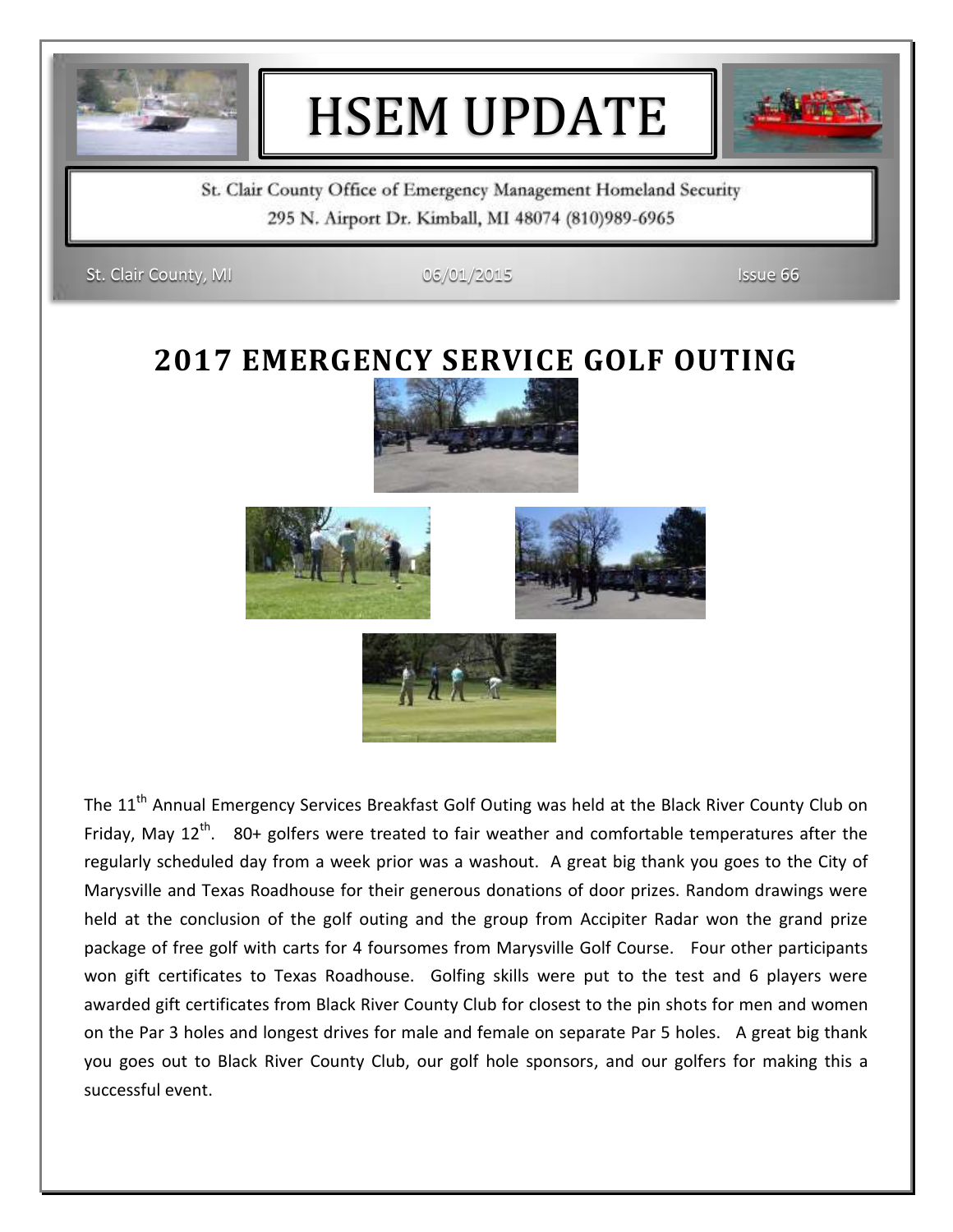#### THIS WEEK'S EBW.TV

[Kristina Anderson, Virginia Tech Shooting Survivor Tells Her Story](http://ebw.tv/kristina-anderson-virginia-tech-survivor-shares-her-story/) (Part 1)

[Kristina Anderson, Virginia Tech Shooting Survivor Story \(Part 2\)](http://ebw.tv/kristina-anderson-virginia-tech-survivor-shares-her-story-2/) If you didn't get a chance to hear her story in person here is a part of her story.

## **Youth Readiness** Z**ombie** R**un** 2017

Scott Isaacson, a student on the Youth Advisory Council, saw his plan come to fruition on Saturday 5/20 at the Fort Gratiot Nature Trail. Zombie walkers and runners of all ages and from all over the County participated. It was a great time and we are looking forward to doing this again, possibly around Halloween.









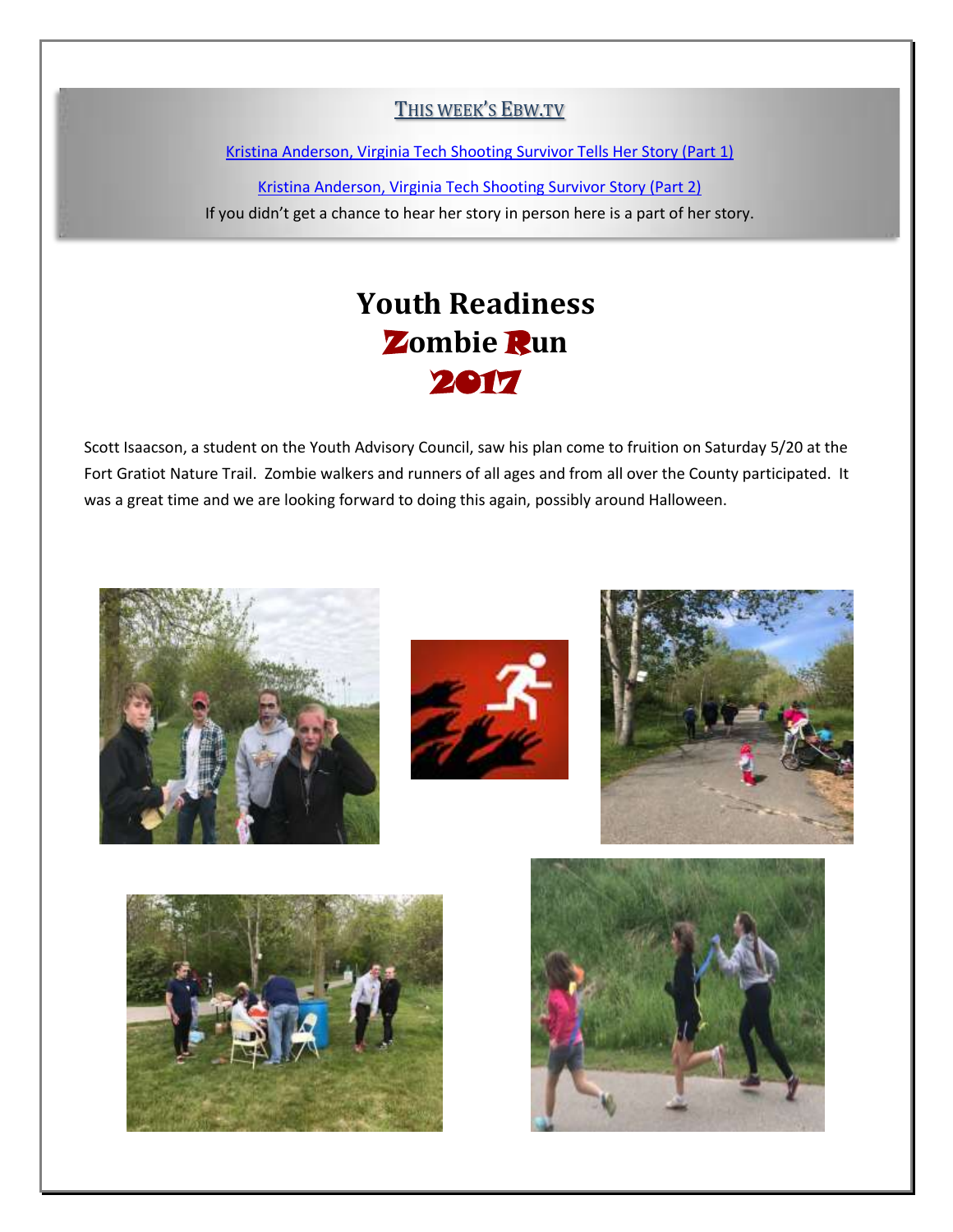# NATIONAL EMS WEEK

SCC Homeland Security and Emergency Management would like to THANK all of the EMS personel within the County. We feel that EMS workers should be celebrated all year long with the excellent work that they do and all of the training that is required. EMS agencies that work within St. Clair County include; Tri Hospital EMS, Marysville EMS, Richmond/Lennox EMS, and Armada EMS.



### Thank You!!

#### June is just around the corner; get ready for your **Do1Thing**

#### **GOAL FOR JUNE:** Be aware of and prepare for your family's unique needs.

Every household is different. Is there an infant or young child in your home? Does someone in your family have a medical condition that requires medication? Do you have a pet? Before disaster strikes, talk to your family about your household's unique needs. Make a list of special items you may need in a disaster.

#### **BUSINESS GOAL FOR STEP 2:** Determine what keeps your business running and take steps to ensure you can continue in an emergency or disaster

A lot happens in your business every day. Some activities can be suspended, and some can't. Prioritize which business functions are critical to the continued operation of your business in a disaster. Identify what functions can be delayed (and for how long) and what can be deferred in the event of a potential disaster. This is the foundation of your business continuity plan.